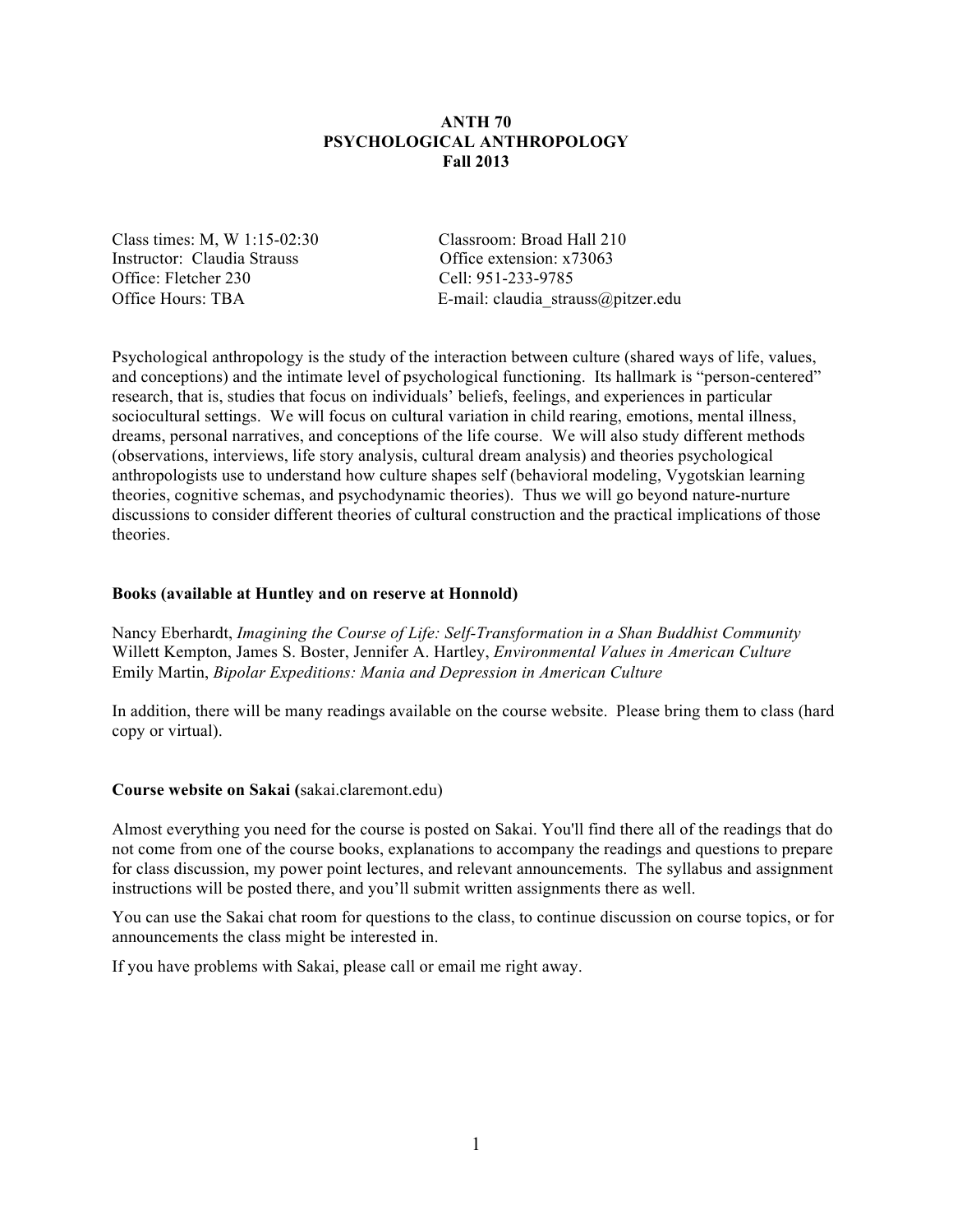## **Overview of assignments**

All written assignments should be submitted under Assignments at our Sakai site. Don't leave them in the Drop Box. It's a good idea to compose in your word processing program, then copy into the assignment box. Please use the clipboard icon to copy and paste to avoid messy formatting marks.

\*Reading comments: You are responsible for turning in comments on six of the readings. Your comments should summarize the main points of the readings (about one paragraph) and give your reactions to them. Do you agree or disagree? Can you think of examples from your own experience? What questions do the readings raise? Your reading comments should be about a page long, and will be graded with a check, plus, or minus based on how carefully you did the reading and how much thought you put into your commentary. You should reference specific page numbers in the reading. The writing can be informal; typos and sentence fragments are okay. Additional comments will give you extra credit in the reading comments component of your grade if they are satisfactory (check or better). Try to submit reading comments by noon of the day we are discussing that reading, so I can respond to comments and questions in my lecture. **Reading comments will not be accepted after class starts.** 

**\***Wiki Discussion Group Project: Group analysis on Sakai Wiki page of one of the many recent books about what Americans can learn about parenting from other societies. This will be graded on the same scale as the exercises and contribute to your exercise grade.

\*Exercises: There are four mandatory exercises in which you will apply methods of psychological anthropology. These are not formal papers (e.g., sentence fragments are acceptable). Exercises will be graded on the basis of your research effort, thought effort, and understanding of the reading on a 12-point scale  $(A = 12, A = 11, B<sup>+</sup> = 10$  etc.). Late exercises will lose 2 points/day.

\*Term paper: Your major project for the semester is an original research project on any topic you wish in psychological anthropology. The paper should be about 15 double-spaced pages long. Your term paper proposal is due by October 29 and the paper is due December 17. A late term paper loses 1 point/day.

\*Test: There will be a take-home final exam due December 6.

\*Poster presentations: You will give a poster presentation of your term paper research.

\*Class participation: You should be prepared to answer the questions listed at Sakai in connection with each class. I may call on people at random.

\*Attendance: You cannot pass the course if you have many unexcused absences. Please let me know in advance if an emergency will keep you from coming to class.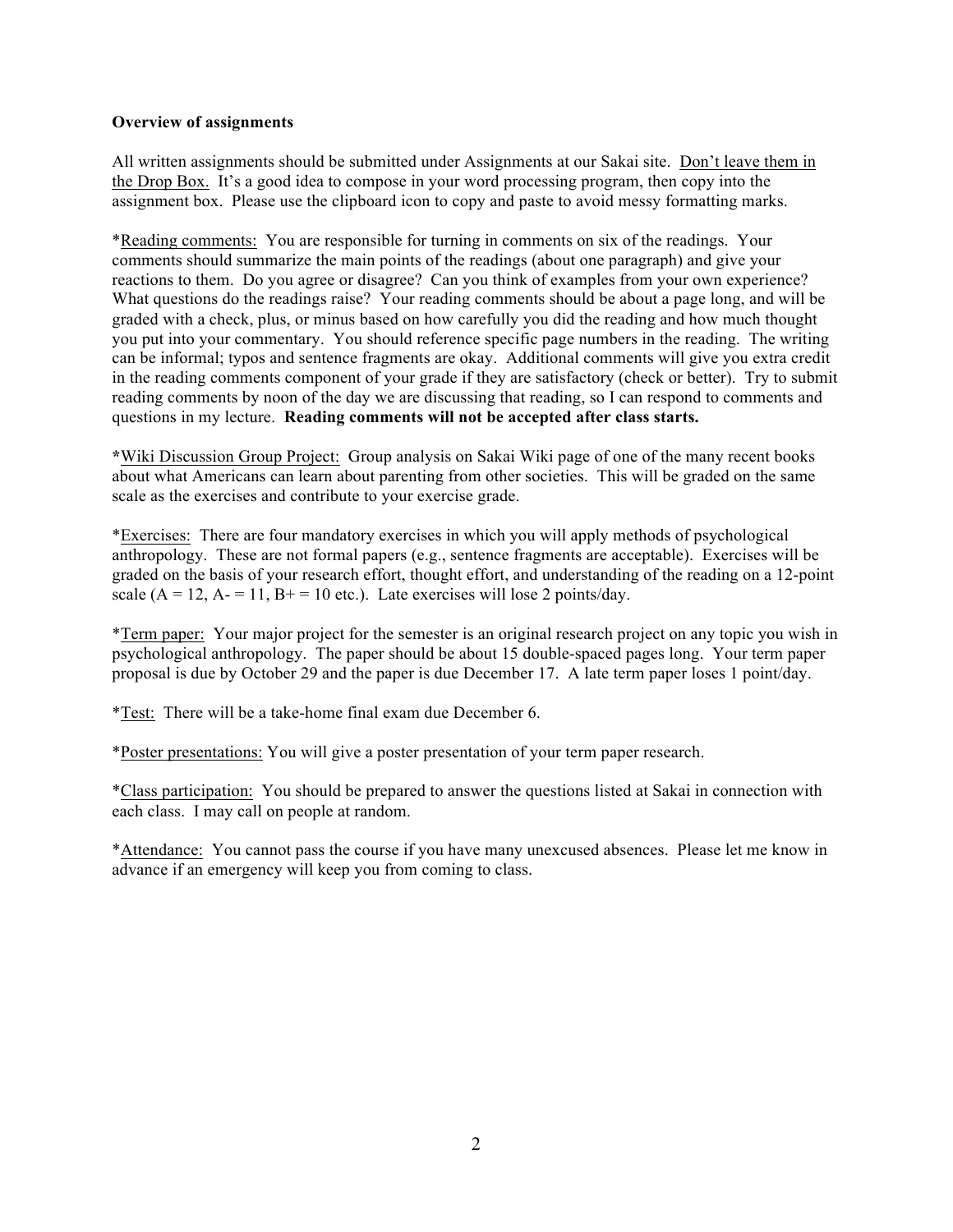# **Learning Outcomes**

\*Recognize intra- and intercultural diversity of values and beliefs about psychological normality, human development, and the nature of the self and emotions.

\*Understand the implications of different theoretical paradigms in psychological anthropology.

\*Assess when claims about psychological universals or differences are credible and when they derive from the researchers' cultural norms.

- \* Be able to relativize—or doubt the absoluteness of—taken-for-granted concepts in your own lives.
- \*Conduct and insightfully analyze original research applying methods of psychological anthropology.
- \* Comprehend and critically analyze scholarly works.
- \* Write accurate and thoughtful reading comments, and a cogent research paper.

# **Grading**

Reading comments: 20%

Cultural Models exercise: 8%

Other exercises, including group project (total): 16%

Term paper: 30%

Final exam: 20%

Poster presentation, class participation & attendance: 6%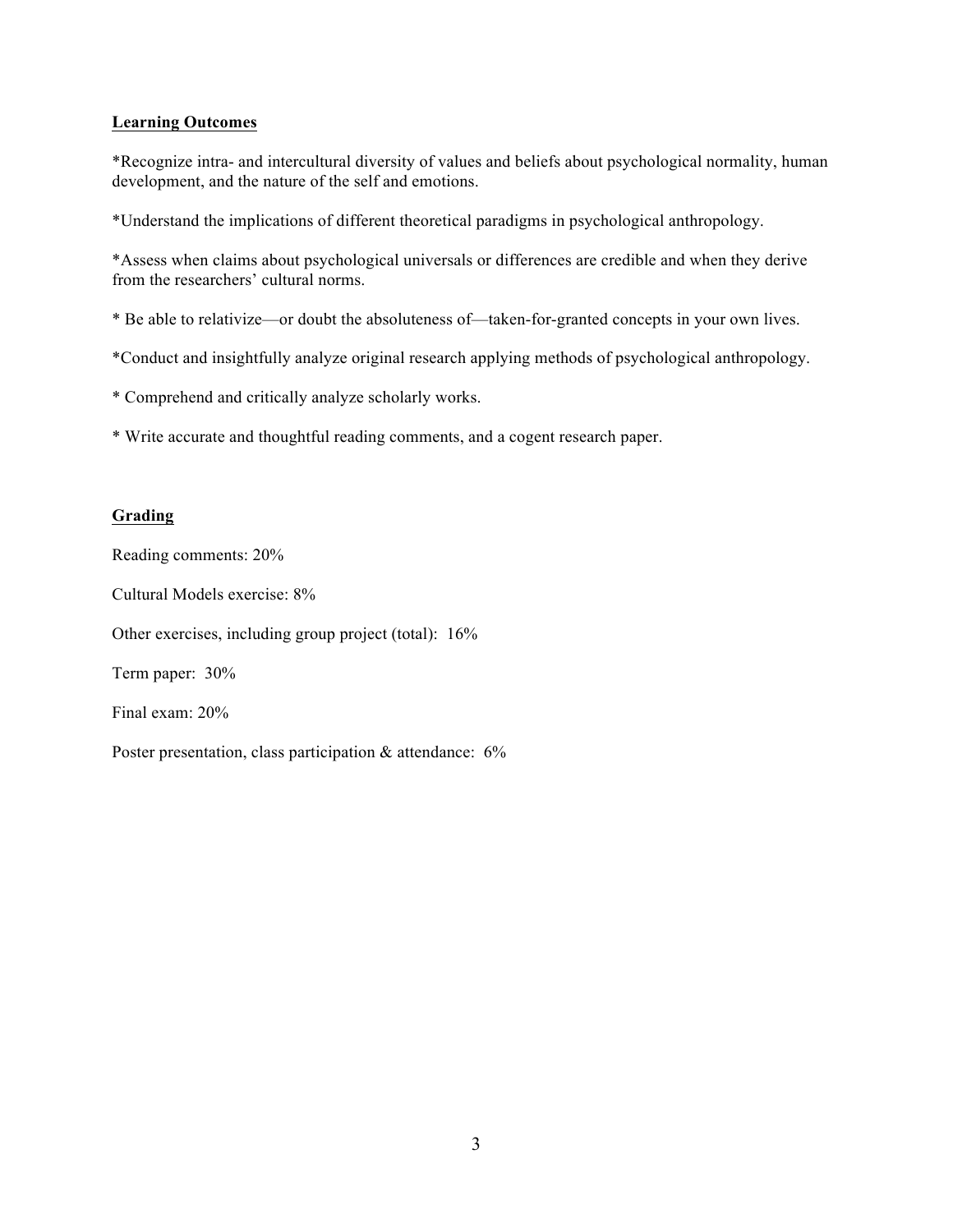Readings are to be completed for the class on the date listed. Always check the online assignment (click on the Assignments link at Sakai) for background information and any changes to the reading. Updates will also be indicated in the online syllabus.

**Sakai** = available at our Sakai website (click on Resources) **Imagining** = *Imagining the Course of Life* **Bipolar** = *Bipolar Expeditions* **Environmental** = *Environmental Values in American Culture*

| <b>DATE</b> | <b>TOPICS &amp; ASSIGNMENTS</b>                                                     |
|-------------|-------------------------------------------------------------------------------------|
| 9/4         | Introduction to the course                                                          |
|             | Recommended: Strauss, "Psychological Anthropology"                                  |
|             | <b>CONCEPTS OF SELF, LIFE COURSE &amp; CHILD REARING</b>                            |
| 9/9         | Ochs & Izquierdo, "Responsibility in Childhood: Three Developmental Trajectories"   |
|             | Sakai                                                                               |
| 9/11        | Chapin, "'We Have to Give': Sinhala Mothers' Responses to Children's Expression of  |
|             | Desire" Sakai                                                                       |
|             | Jayson, "Passport parenting":                                                       |
|             | http://www.usatoday.com/story/news/nation/2013/05/09/moms-advice-world-             |
|             | cultures/2131505/                                                                   |
|             | Exercise due: Behavior observation                                                  |
| 9/16        | Imagining, Ch. 1 (you can skip or skim the "Selves & Lives" section from pp. 3-7) & |
|             | Ch.4                                                                                |
| 9/18        | Kusserow, "De-Homogenizing American Individualism" Sakai                            |
|             | In class: Watch Preschool in Three Cultures                                         |
| 9/23        | Due: Oral summary of group forum discussion on passport parenting                   |
|             | <b>COGNITIVE ANTHROPOLOGY</b>                                                       |
| 9/25        | deMunck et al., "Cross-Cultural Analysis of Models of Romantic Love Among U.S.      |
|             | residents, Russians, and Lithuanians" Sakai                                         |
|             | Recommended: Bernard, excerpt from Social Research Methods, pp. 264-276 Sakai       |
|             | Exercise due: Ask someone to free list associations with romantic love              |
| 9/30        | Quinn and Holland, "Culture and cognition" Sakai                                    |
|             | Environmental, Chs. 1 & 2 (skim)                                                    |
| 10/2        | Environmental, Chs. 3, 5, 8                                                         |
|             | Recommended: Strauss, "How to conduct good interviews" Sakai                        |
|             | Plan cultural models exercise                                                       |
| 10/7        | Strauss, "What Makes Tony Run" Sakai                                                |
|             | Part 1 of cultural models exercise due: Interview transcript; bring to class        |
| 10/9        | Holland and Valsiner, "Cognition, Symbols, and Vygotsky's Developmental             |
|             | Psychology" Sakai                                                                   |
|             | Strauss, "Language and culture in cognitive anthropology," pp. 14-16                |
| $*10/10$    | Cultural models analysis due; submit on Sakai                                       |
|             | PSYCHOANALYTIC ANTHROPOLOGY                                                         |
| 10/14       | Bock, Rethinking Psychological Anthropology, pp. 23-32 Sakai                        |
|             | Kracke, "Kagwahiv Mourning: Dreams of a Bereaved Father" Sakai                      |
|             | Recommended: Freud, excerpt from "The Dream-Work" in The Interpretation of          |
|             | Dreams Sakai                                                                        |
| 10/16       | Gergen and Gergen, "Narrative and the self as relationship" Sakai (up to section V, |
|             | p.40)                                                                               |
|             | Plan narrative or dream exercise                                                    |